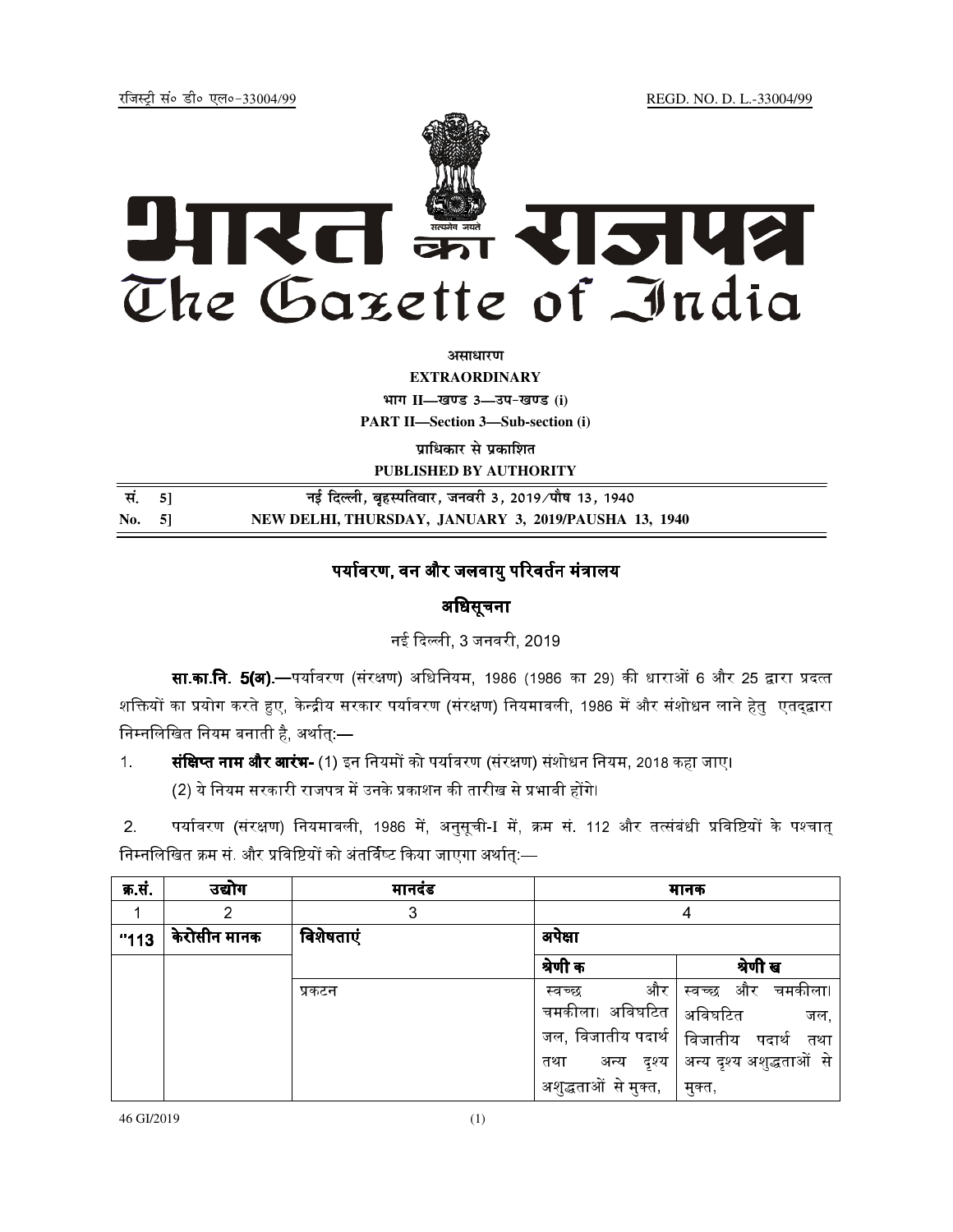#### THE GAZETTE OF INDIA : EXTRAORDINARY

[PART II-SEC.  $3(i)$ ]

|         | अम्लता, अकार्बनिक                                                                       | शून्य                             | शून्य                      |
|---------|-----------------------------------------------------------------------------------------|-----------------------------------|----------------------------|
|         | दहन गुणवत्ता (2)                                                                        |                                   |                            |
|         | (क) जले हुए कोयले का मान, खपत हुए                                                       | 20                                | 20                         |
|         | तेल का मान मि.ग्रा/कि.ग्रा, अधिकतम                                                      |                                   |                            |
|         | (ख) कांच की चिमनी पर चमक                                                                | धूसर से अधिक गहरा $\mid$<br>नहीं। | धूसर से अधिक गहरा<br>नहीं। |
|         | रंग                                                                                     |                                   |                            |
|         | (क) सेबोल्ट (रंगहीन केरोसीन के                                                          | 10                                | 10                         |
|         | मामले) (3), न्यूनतम                                                                     |                                   |                            |
|         | (ख) प्रकटन (रंग मिलाए गए केरोसीन<br>के मामले में)                                       | नीला                              | नीला                       |
|         | तांबे की पट्टी का 50ºC तापमान पर                                                        | नं. 1 से खराब नहीं                | नं. 1 से खराब नहीं         |
|         | 3 घंटे तक संक्षारण                                                                      |                                   |                            |
|         | $15^{\circ}$ C तापमान पर घनत्व, कि ग्रा/m $^3$                                          | सीमित नहीं, किन्तु                | सीमित नहीं, किन्तु रिपोर्ट |
|         |                                                                                         | रिपोर्ट दी जानी है।               | दी जानी है।                |
|         | आसवन                                                                                    |                                   |                            |
|         | (क) 200ºC से कम तापमान पर प्राप्त                                                       | 20                                | 20                         |
|         | प्रतिशत, प्रतिशत (v/v), न्यूनतम                                                         |                                   |                            |
|         | (ख) अंतिम क्वथनांक, ºC, अधिकतम                                                          | 300                               | 300                        |
|         | ज्वलनांक (एबेल), <sup>0</sup> C, न्यूनतम                                                | 35                                | 35                         |
|         | धूमांक <sup>(4)</sup> , mm, न्यूनतम                                                     | 18                                | 18                         |
|         | गंधक की कुल मात्रा, प्रतिशत <sup>(5)</sup> mm,                                          | 0.10                              | $0.20$ $*$                 |
|         | अधिकतम                                                                                  |                                   |                            |
|         | पेट्रोलियम एवं प्राकृतिक गैस मंत्रालय वर्ष 2020 तक श्रेणी क केरोसीन उत्पादित और आपूर्ति |                                   |                            |
|         | करने का प्रयास करेगा।                                                                   |                                   |                            |
| टिप्पण: |                                                                                         |                                   |                            |

- (1) विवाद के मामले में, यह मध्यस्थ पद्धति होगी।
- (2) यह परीक्षण शोधन कारखानों की ओर से किया जाएगा।
- (3) जहां सेबोल्ट क्रोमोमीटर उपलब्ध नहीं है, वहां 18 सेल में रखे गए नमूने के लोवीबांड रंग को आईएस 1448:पी-13 के अनुसार मापा जाएगा, जिस मामले में रंग मानक सफेद (आईपी 4.0) से अधिक गहरा नहीं होगा, तथापि विवाद के मामले में [पी:14] मध्यस्थ पद्धति अपनाई जाएगी।
- (4) प्रतिरक्षा और रेलवे सिगनल लैम्पों हेतु आपूर्ति के लिए उत्पाद का धूमांक 22 mm, न्यूनतम होगा।
- (5) सभी अन्य विनिर्देशों अर्थात् विधियों, विषय क्षेत्र, संदर्भों, श्रेणियों, अपेक्षाओं, पैकिंग और विपणन एवं नमूना एकत्रीकरण के लिए जुलाई, 2018 में प्रकाशित केरोसीन-विनिर्देशों हेतु भारतीय मानक आईएस 1459:2018 (चतुर्थ संशोधन), आईसीएस सं. 75.160.20 को पूरा करना अपेक्षित है।

[फा.सं. क्यू-15017/01/2018-सीपीडब्ल्यू]

डॉ. ए. सेंथिल वेल, वैज्ञानिक 'जी'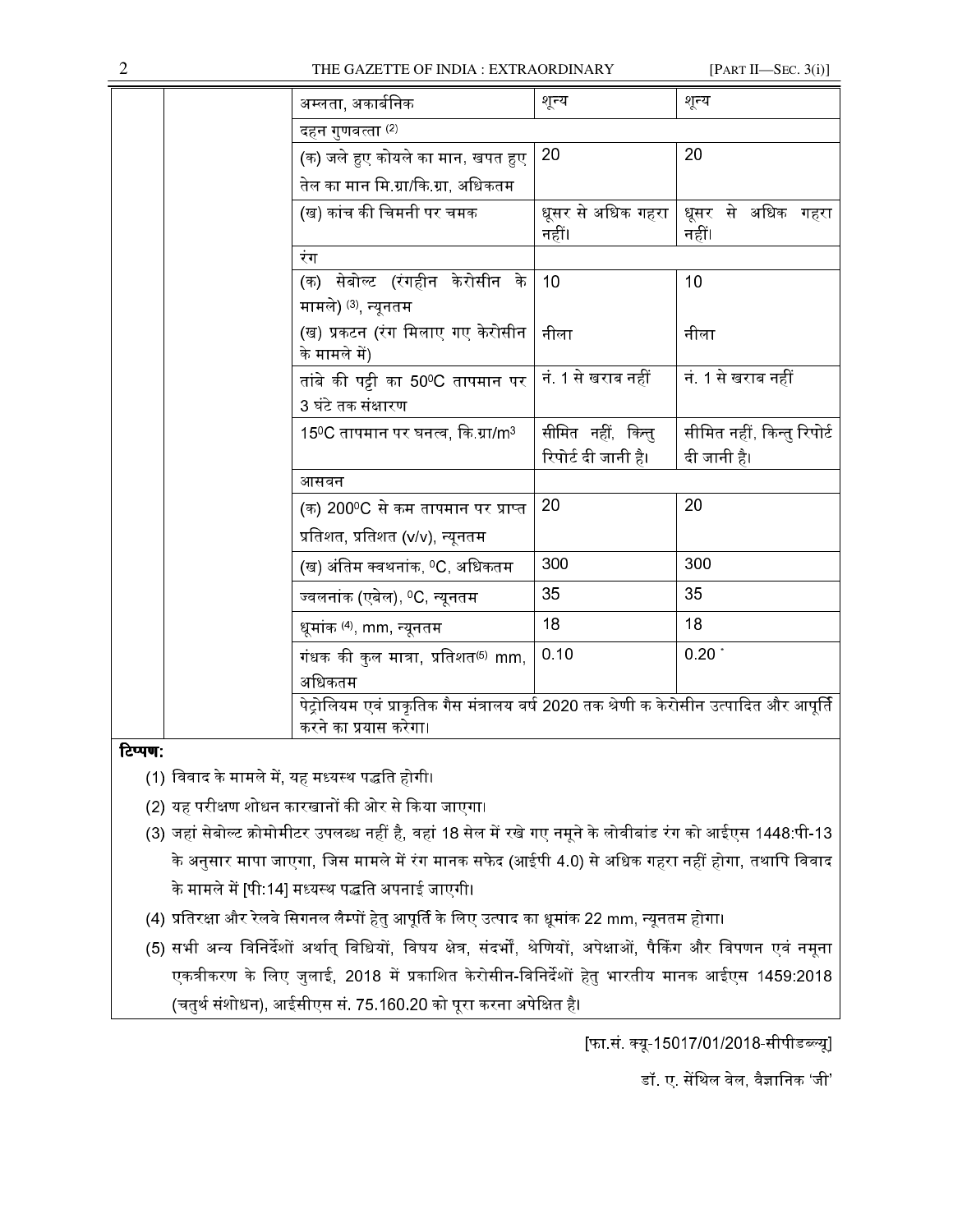### टिप्पण:-

मूल नियम भारत के राजपत्र, असाधारण, भाग-II, खंड 3, उप-खंड (i) में का आ.सं. 844 (अ), तारीख 19 नवम्बर, 1986 द्वारा प्रकाशित किए गए थे और उन्हें पिछली बार अधिसूचना सं. सा.का.नि. 1095 (अ), तारीख 9 नवम्बर, 2018 को संशोधित किया गया था।

### **MINISTRY OF ENVIRONMENT, FOREST AND CLIMATE CHANGE NOTIFICATION**

New Delhi, the 3rd January, 2019

**G.S.R**. **5(E).—**In exercise of the powers conferred by sections 6 and 25 of the Environment (Protection) Act, 1986 (29 of 1986), the Central Government hereby makes the following rules further to amend the Environment (Protection) Rules, 1986,namely:—

1. **Short title and commencement.—**(1) These rules may be called the Environment (Protection) Amendment Rules, 2018.

(2) They shall come into force on the date of their publication in the Official Gazette.

2. In the Environment (Protection) Rules, 1986, in the Schedule – I, after serial number 112 and the entries relating thereto, the following serial number and entries shall be inserted, namely:—

| SI.<br>No.   | <b>Industry</b>              | <b>Parameter</b>                                                      | <b>Standard</b>                                                                                    |                                                                                                    |
|--------------|------------------------------|-----------------------------------------------------------------------|----------------------------------------------------------------------------------------------------|----------------------------------------------------------------------------------------------------|
| $\mathbf{1}$ | 2                            | 3                                                                     | $\overline{4}$                                                                                     |                                                                                                    |
| "113         | <b>Kerosene</b><br>standards | Characteristic                                                        | Requirement                                                                                        |                                                                                                    |
|              |                              |                                                                       | <b>Grade A</b>                                                                                     | <b>Grade B</b>                                                                                     |
|              |                              | Appearance                                                            | Clear and bright. Free from un-<br>dissolved water, foreign matter<br>and other visible impurities | Clear and bright. Free from un-<br>dissolved water, foreign matter<br>and other visible impurities |
|              |                              | Acidity, inorganic                                                    | Nil                                                                                                | <b>Nil</b>                                                                                         |
|              |                              | Burning quality <sup>(2)</sup>                                        |                                                                                                    |                                                                                                    |
|              |                              | (a) Char value, mg/kg of<br>oil consumed, Max                         | 20                                                                                                 | 20                                                                                                 |
|              |                              | (b) Bloom on glass<br>Chimney                                         | Not darker than grey                                                                               | Not darker than grey                                                                               |
|              |                              | Colour                                                                |                                                                                                    |                                                                                                    |
|              |                              | (a) Saybolt (in case of<br>Kerosene $)^{(3)}$ ,<br>undyed<br>Min      | 10                                                                                                 | 10                                                                                                 |
|              |                              | (b) Visual (in case of<br>dyed Kerosene)                              | Blue                                                                                               | Blue                                                                                               |
|              |                              | Copper strip corrosion<br>for $3 h$ at $50^{\circ}$ C                 | Not worse than No.1                                                                                | Not worse than No.1                                                                                |
|              |                              | Density at $15^{\circ}$ C, kg/m <sup>3</sup>                          | Not limited, but to be reported                                                                    | Not limited, but to be reported                                                                    |
|              |                              | Distillation                                                          |                                                                                                    |                                                                                                    |
|              |                              | (a) Percent recovered<br>below $200^{\circ}$ C, percent<br>(v/v), Min | 20                                                                                                 | 20                                                                                                 |